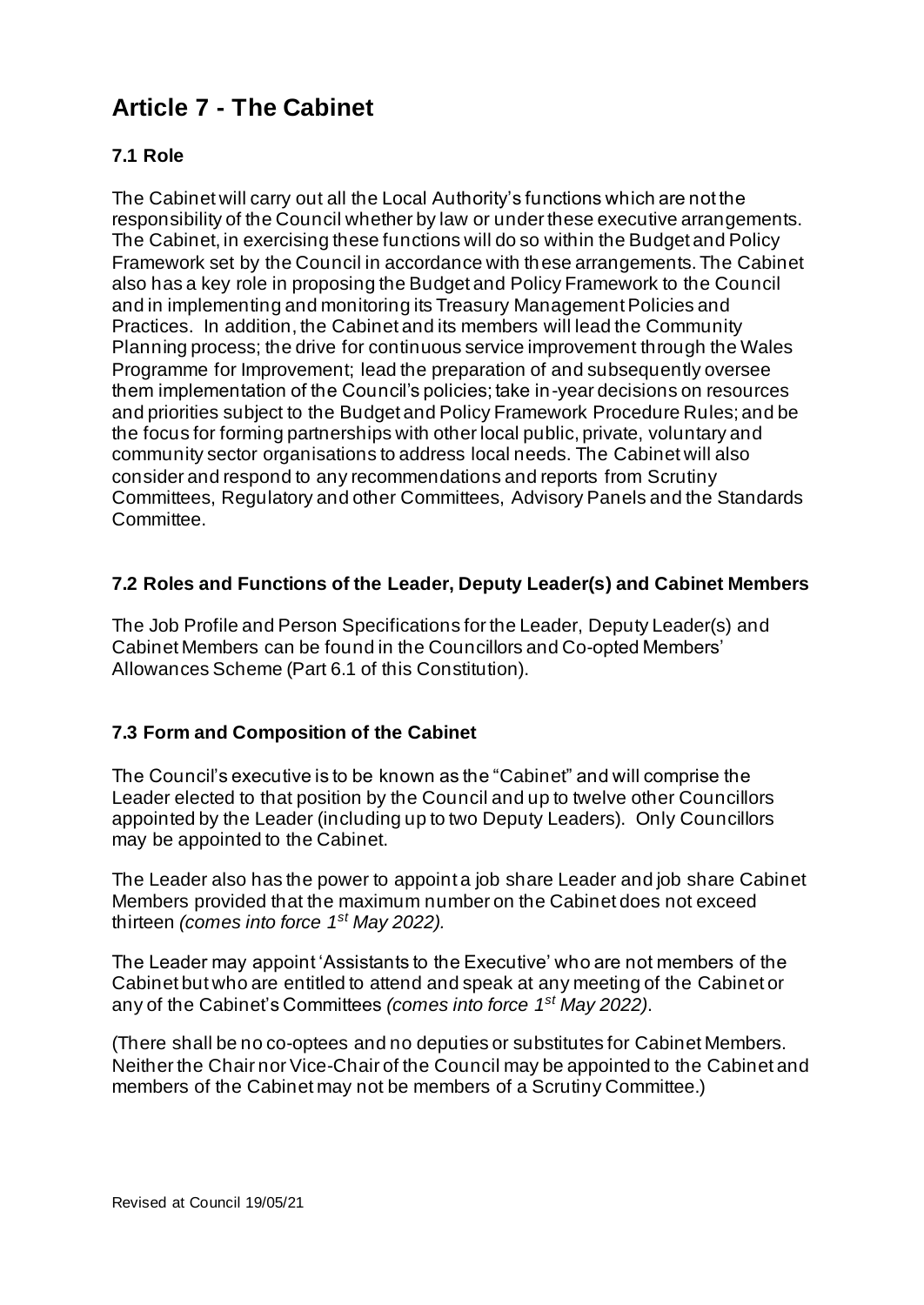A member may be appointed to the Cabinet on a temporary basis to cover a Cabinet Member that has exercised his/her right to a family absence under Part 2 of the Local Government (Wales) Measure 2011.

The Leader of the Council will hold office until the next election of the Council or until whichever of the following  $(a) - (d)$  is the earliest:

(a) s/he resigns from the office; or

(b) s/he is suspended from being a Councillor under Part 3 of the Local Government Act 2000 (although s/he may resume office at the end of the period of suspension); or

- (c) s/he is no longer a Councillor;
- (d) s/he is removed from office by resolution of the Council.

Cabinet Members will hold office until the next election of the Council or until whichever of the following  $(a) - (c)$  is the earliest:

(a) they resign from office or are removed from office by the Leader; (b) they are suspended from being Councillors under part iii of the Local Government Act 2000 (although they may resume office at the end of the period of suspension); or

(c) they are no longer Councillors.

#### *CABINET MEMBER PORTFOLIOS ARE INCLUDED AS PART OF THE LEADER'S JOB PROFILE WITHIN THE COUNCILLORS' & CO-OPTED MEMBERS' ALLOWANCES SCHEME*

#### **7.4 Proceedings at Cabinet**

Proceedings of the Cabinet shall take place in accordance with the Executive Procedure Rules set out in Part 4 of this Constitution.

#### **7.5 Responsibility for Functions**

Each Cabinet Member shall have delegated authority for the exercise of all powers relating to the functions of the County Council relating to the portfolio they hold, subject to:

- (a) the exercise of powers delegated to officers;
- (b) those functions not being exercised in a way which would:
	- (1) change approved policies or strategies;
	- (2) create new policies or strategies;
	- (3) take decisions on the withdrawal or modification of a public service;
	- (4) decide on significant new powers or duties arising from new legislation;

(c) those decisions being taken at Cabinet Member Decision Meetings formally convened and recorded by the Chief Executive.